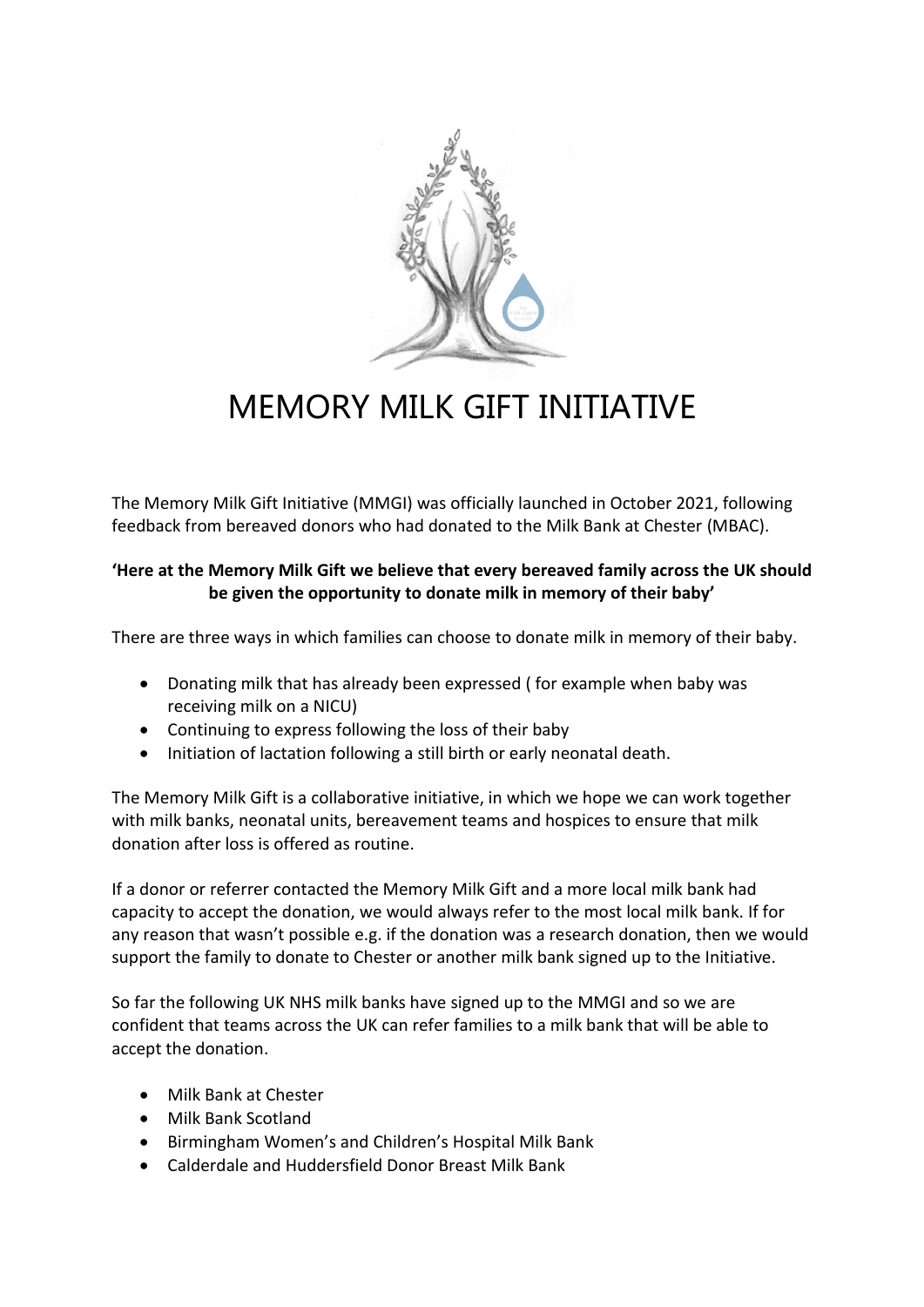- St George's Hospital Milk Bank
- Southampton Human Milk Bank
- Oxford Human Milk Bank John Radcliffe Hospital

Working with the volunteer Blood Bikes service across the UK we are able to offer support with collections of milk across the UK, within an already well established cross network transport infrastructure. We can offer collections from home addresses, hospitals and hospices, and can usually arrange an unmarked vehicle if this is requested by the family.

MBAC has seen a huge increase in donation after loss following the launch of MMGI. We have been fortunate to be invited onto the Neonatal Network Palliative Care Training calls for the North West, South West and Yorkshire and Humber networks, and have had information packs requested from Units all over England and Wales.

Previously MBAC has supported an average one bereaved family a month to donate (over a three year period). Since July 2021 when we first started to raise awareness of donation after loss to date (Feb 2022) MBAC has received 25 referrals and supported 23 families to donate milk in memory of their baby or babies.

Our dedicated bereavement team are here to guide you through the screening process and are working closely with milk banks, neonatal units and bereavement teams across the country in hospitals and hospices to ensure that the process is as simple as possible. The first step is to contact us and we will talk you through the donor recruitment process and answer any questions you may have. Depending on where the donor lives in the country, and their circumstances, we may signpost you to another NHS milk bank that is located more closely to your unit. Sometimes milk cannot be donated to be issued to neonatal units due to contraindicated medications or lifestyle factors. In these circumstances some milk banks can offer the option to donate milk for research purposes or in house quality improvement initiatives

Telephone: 01244 36 2226

Email: [memory.milkgift@nhs.net](mailto:memory.milkgift@nhs.net)

#### **How donated milk will help**

Donor milk is recommended for premature and vulnerable babies when their own mother's milk is not available due to illness or while establishing their milk supply. Milk donated to Chester will be issued to one of 70 different hospitals supplied by the Milk Bank  $\omega$  Chester. Milk donated to other milk banks will be issued to a hospital in their network.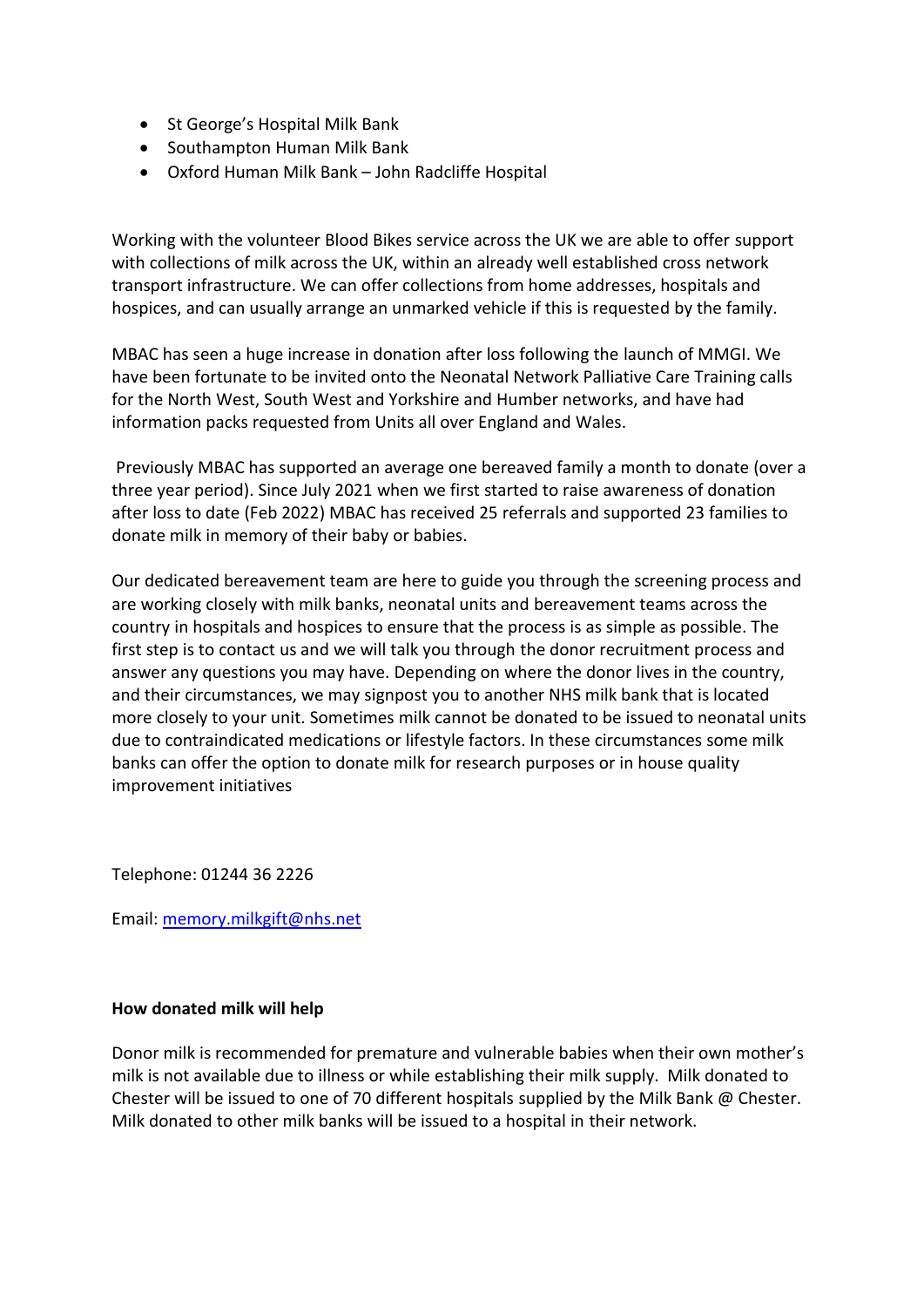Research donations are equally as valuable as clinical donations. These donations are used for in house service improvements, helping to shape the future of milk banking. We are also able to use research donations to compete detailed nutritional composition analysis, which will help determine the nutritional changes in DEBM. Research projects will also help to provide evidence for the use of DEBM in the future.

#### **Memory Making Opportunities**

The Memory Milk Tree is located in the Milk Bank at Chester office and stands at an impressive 6ft 6 inches tall. Hand painted by our milk process operator Kate, the Memory Milk Tree was designed as a lasting memorial for the families who have donated milk in memory of their baby or babies.

The tree was designed around the milk drop shape. Purple butterflies have been added to the tree as the universal symbol of baby loss and the butterflies echo the beautiful words of 'A Butterfly Lights Beside Us'

*'A butterfly lights beside us, like a sunbeam and for a brief moment it's glory and beauty belong to our world… but then it flies on again, and although we wish it could have stayed, we are so thankful to have seen it at all' Author Unknown*

Purple butterflies also represent the loss of a baby in a multiple pregnancy, as part of the Neonatal Butterfly Project.

Every family who donates is offered the opportunity to have their baby or babies names hand painted into the tree. We do require a consent form in order to be able to add a name to the tree, and families should be made aware that only first names are able to be added to the tree.

Families are of course able to come and see the Memory Milk Tree if they wish to do so, and photographs will be sent via email to the families.

Families are also sent a hand painted, personalised memory pebble and a certificate for their donation made out to both mum and baby.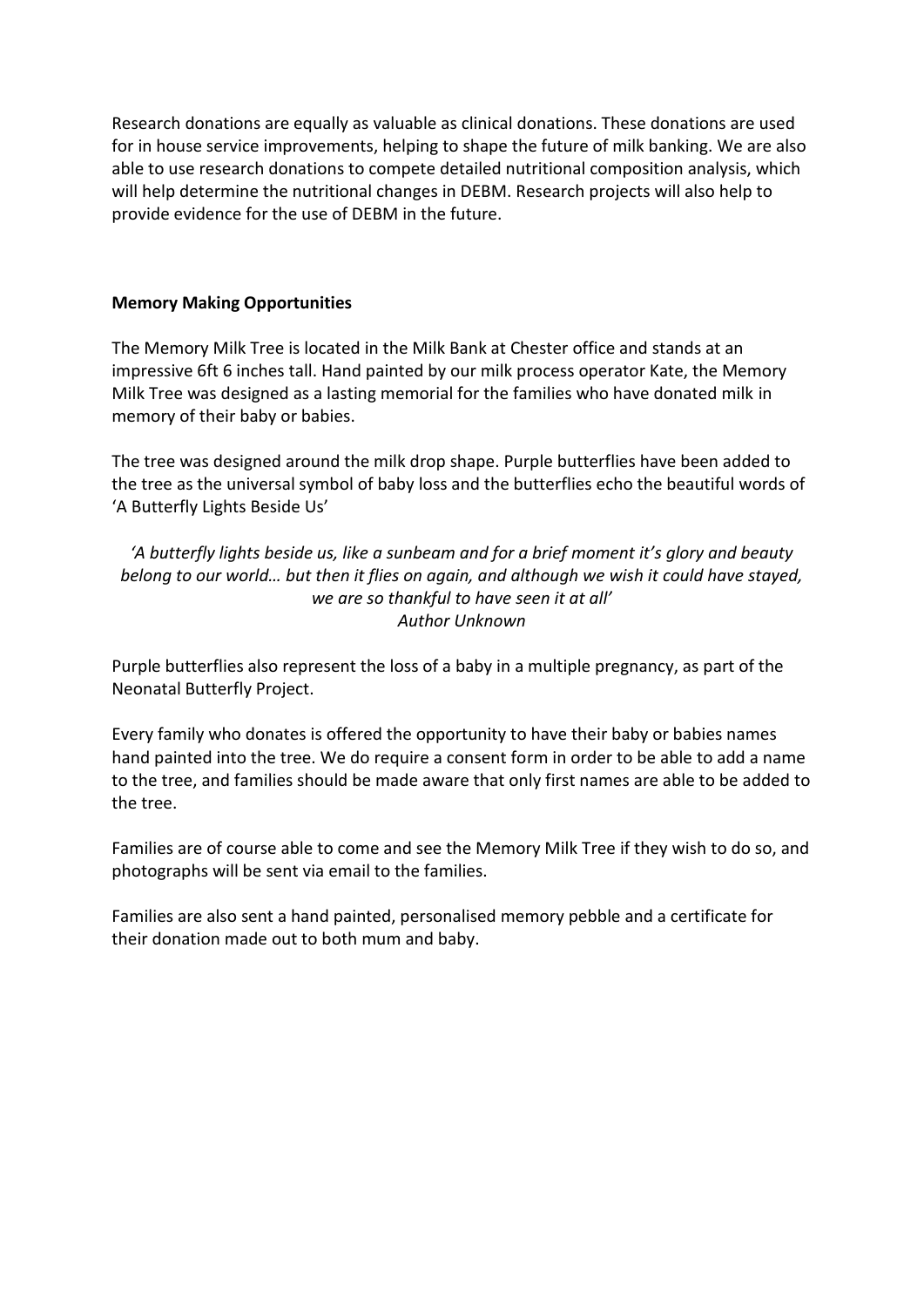

We have dedicated social media channels for bereaved families, and offer families the opportunity to share their baby's story on one of our Instagram dedication squares. [www.twitter.com/memorymilkgift](http://www.twitter.com/memorymilkgift) and [www.instagram.com/memorymilkgift](http://www.instagram.com/memorymilkgift)

On the Milk Bank at Chester's You Tube channel you can access a video from one of our donors, Holly, who shares her and her son's Bodhi's story of Donation After Loss, alongside an introductory video to the MMGI.

<https://www.youtube.com/watch?v=atlbj1W4tdY>



[29 October 2021 -](https://www.youtube.com/watch?v=atlbj1W4tdY) YouTube Donation After Loss [www.youtube.com](http://www.youtube.com/)

<https://youtu.be/moJ7EwKnoeM>